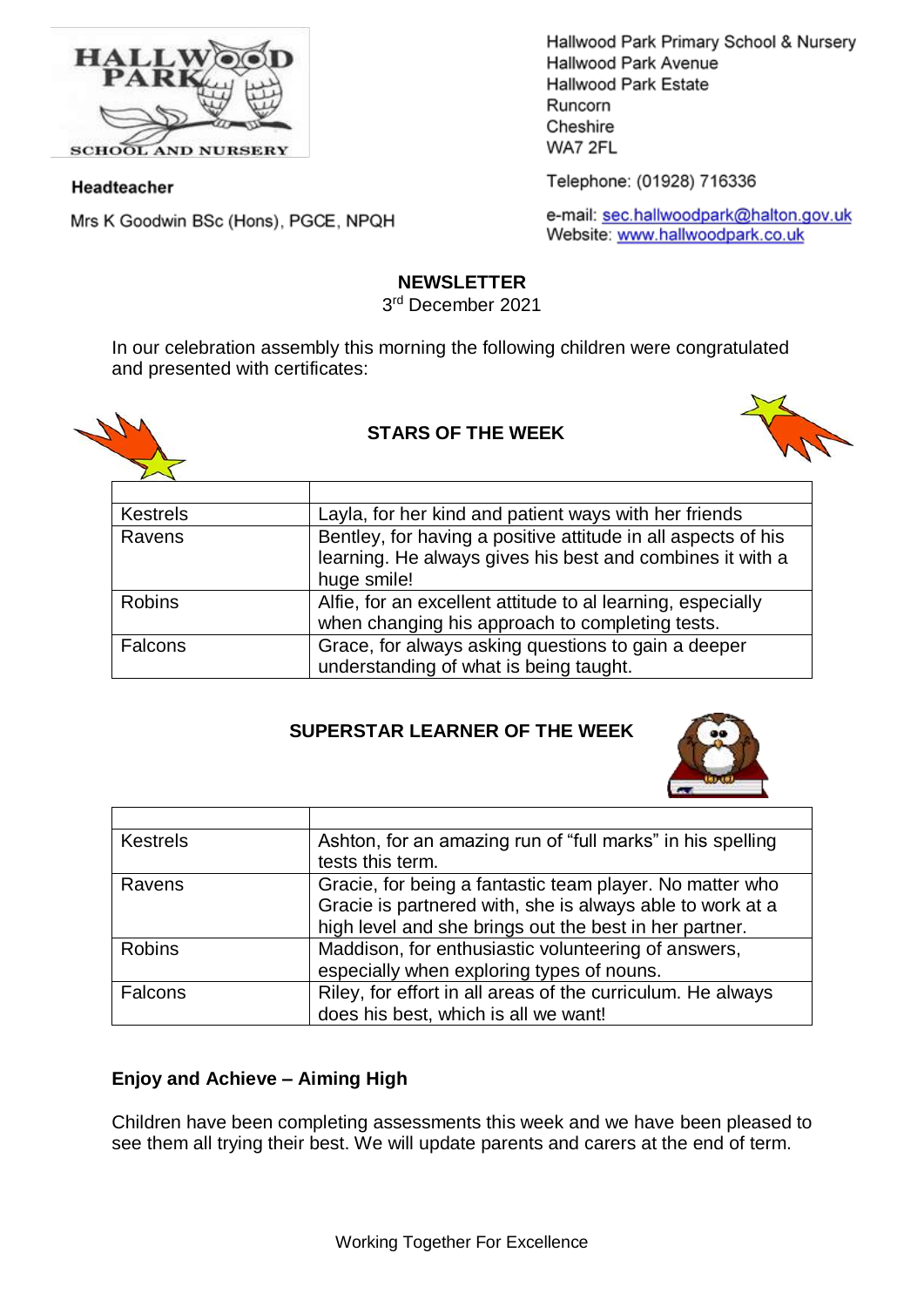# **COVID-19 Update**

The new variant of the Covid-19 virus means that we need to be particularly vigilant and do everything we can to minimise transmission. At the moment, we still intend to hold nativity plays etc as planned, but *parents, carers and other visitors to the school will be required to wear a face covering whilst they are in the building*. This is in line with the latest guidance for schools.

## **Samba Drumming (Year 6)**

Year 6 parents and carers should have received an app message this week, inviting you to a short performance of samba drumming on Monday 6th December, at 10:10am. This will give the children the opportunity to share what they have learned in their music lessons this term. It will last approximately 20 minutes and numbers are limited to two people per child. Please note that face coverings must be worn in the building.

#### **Value of the Month**

All schools are expected to teach children about the fundamental British values of:

- **Democracy**
- The Rule of Law
- Individual Liberty
- Mutual Respect and tolerance of those with different faiths and beliefs

We also teach them that values are principles that guide our thinking and behaviour, and we focus on a different value each month.

During December, we are focusing on **thankfulness**.

#### **END OF TERM EVENTS**

Please note the dates and times of the following Christmas and end of term events in school.



#### **Wednesday 15th December**

- 9.30am Nursery & Reception Nativity play in the Infant Hall. Due to Covid restrictions, this will be limited to 4 tickets per child and can be purchased at the school office from Monday afternoon onwards.(£1 each)
- Christmas lunch (If your child usually has a packed lunch, you may book Christmas lunch via the form on the school app. It will cost £2.50 for KS2 children who are not eligible for free school meals (FSM). There is no cost for infants or FSM children in KS2.)